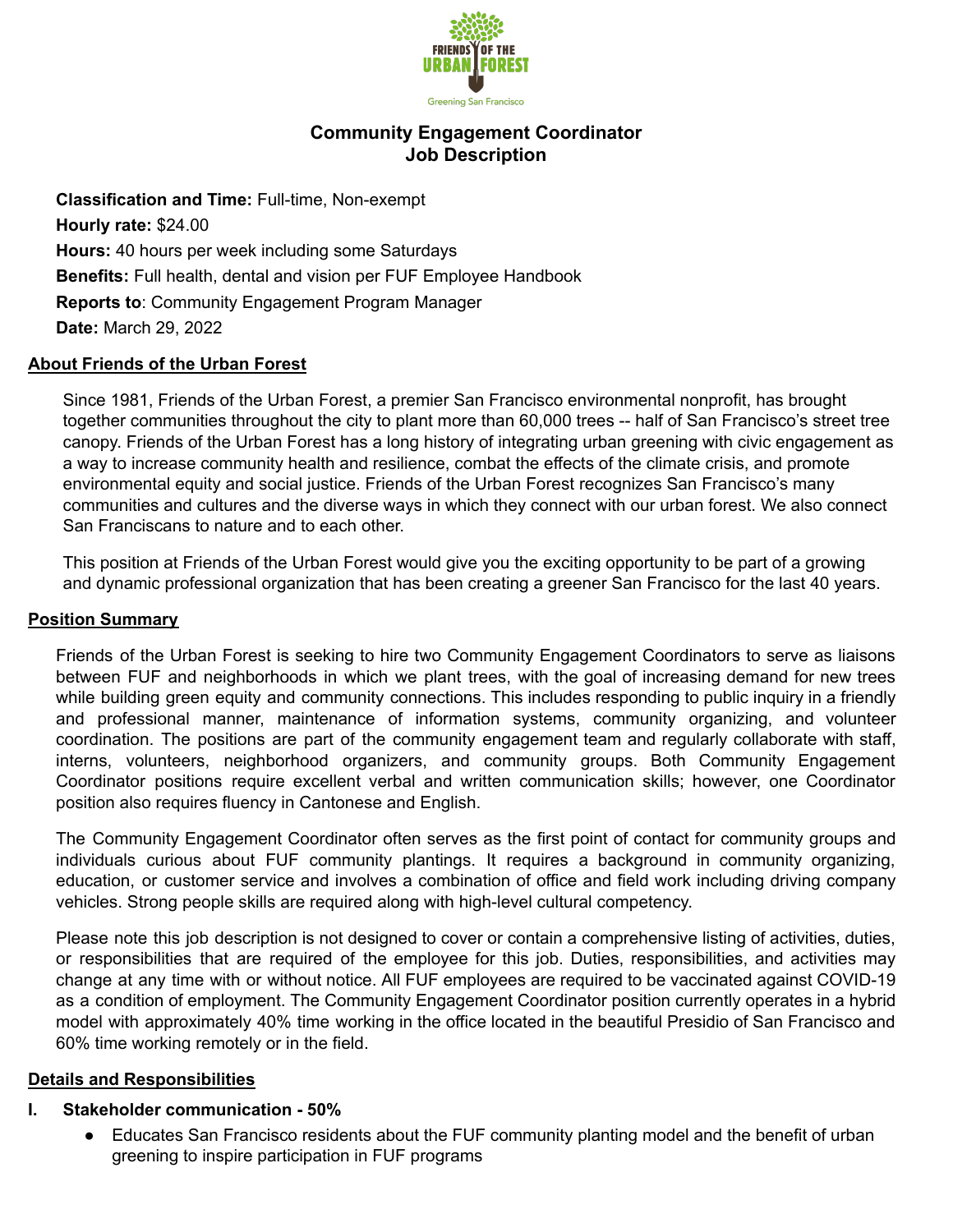- Answers phone calls and email, responding promptly to complex questions and triaging urgent requests
- Deescalates charged interactions and leads conversations towards collaborative conflict resolution
- Communicates accurate information with welcoming clarity, deep patience, compassion, and a sense of humor
- Tracks calls and contacts, using Salesforce and Google Sheets

## **II. Program outreach and community organizing - 30%**

- Tables at community events such as street fairs and backpack giveaways
- Coordinates events such as the Bayview Job and Wellness Fair, in collaboration with community partners
- Distributes outreach materials to homes and businesses in person and via mailings
- Tracks tree planting requests and resident data in Salesforce database

### **III. Volunteer coordination - 20%**

- Schedules and corresponds with volunteers in support of FUF's greening activities, including tree planting, sidewalk gardening, and tree care.
- Coordinates volunteer trainings and quarterly volunteer appreciation events
- Registers volunteers at planting events
- Tracks relationships with volunteers in Salesforce database and Google Sheets

### **Requirements**

- Experience in environmental justice organizing, community outreach, education, or customer service in San Francisco, particularly in the southeast or the northwest neighborhoods.
- A passion for urban sustainability and commitment to inclusive community engagement
- Comfort and skill in communicating and collaborating with diverse audiences
- Maintain a valid CA driver's license with a clean driving record
- Provide a Department of Justice record check and fingerprinting per California Penal Code section 11105.3 to be able to work with minors in the Green Teens Program

### **Other Eligibility Requirements**

Friends of the Urban Forest has a policy that requires employees to be fully vaccinated against COVID-19. New hires will be asked to provide proof of vaccination on the first day of employment. Friends of the Urban Forest will consider all requests for reasonable accommodations based on applicants who have a (1) medical contraindication to the specific types of COVID-19 vaccines available, or (2) sincerely held religious belief or practice contrary to immunization.

### **Work Environment**

While performing the duties of this job, the employee is regularly exposed to outdoor weather and working conditions. The noise level in the work environment is usually moderate. Office workspace and cubicle assignments change from time-to-time and employees should not have any expectation that any assignment is permanent.

#### **Physical Demands**

The physical demands described here are representative of those that must be met by an employee to successfully perform the essential functions of this job. While performing the duties of this job, the employee is regularly required to talk and hear. This position is very active and requires standing, walking, bending, kneeling, stooping, crouching, and crawling throughout the workday. Specific vision abilities required by this job include close vision, distance vision, color vision, peripheral vision, depth perception and ability to adjust focus.